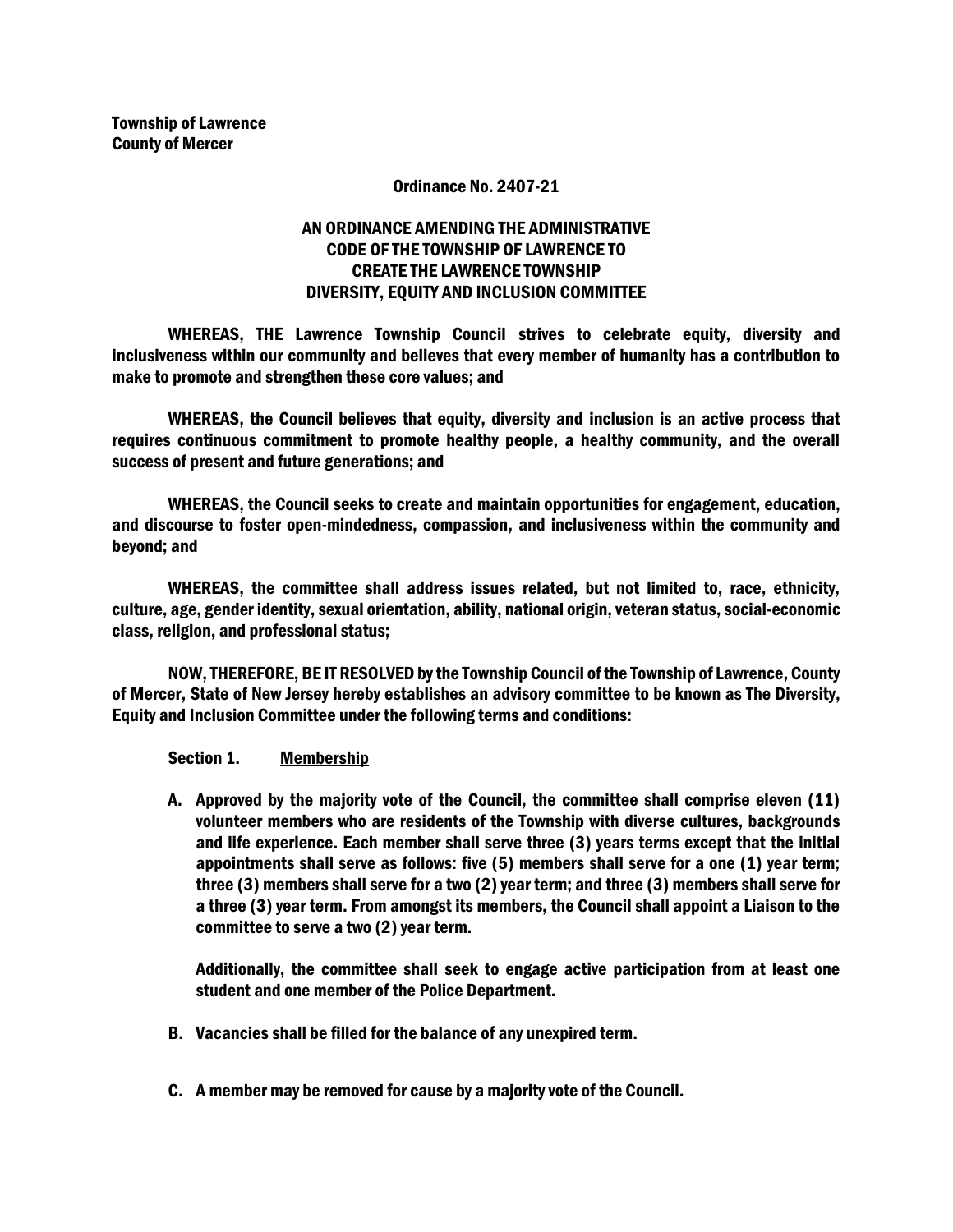### Section 2. Powers and Duties

- A. The committee shall be advisory to Council and have no governing power or fiduciary responsibility.
- B. The committee shall recommend, evaluate and promote programs in furtherance of the committee's mission.
- C. Each committee member shall attend at least seventy-five (75) percent of the committee meetings and contribute their time, expertise, and thinking to the current and future work of the committee.
- D. The committee shall perform such other related work in furtherance of the Council's policy and mandate.
- E. A quorum shall consist of a minimum of six (6) voting members present at a properly called meeting in order to conduct business in the name of the committee. Robert's Rules of Order shall be followed for all matters of parliamentary procedure.

### Section 3. Repealer

All ordinances, or parts of the same inconsistent with any of the provisions of this Ordinance are now repealed to the extent of such inconsistency.

### Section 4. Severability

If any section, paragraph, sentence, clause or phrase of this Ordinance shall be declared invalid for any reason, the remaining portions of said Ordinance shall not be affected thereby and shall remain in full force and effect.